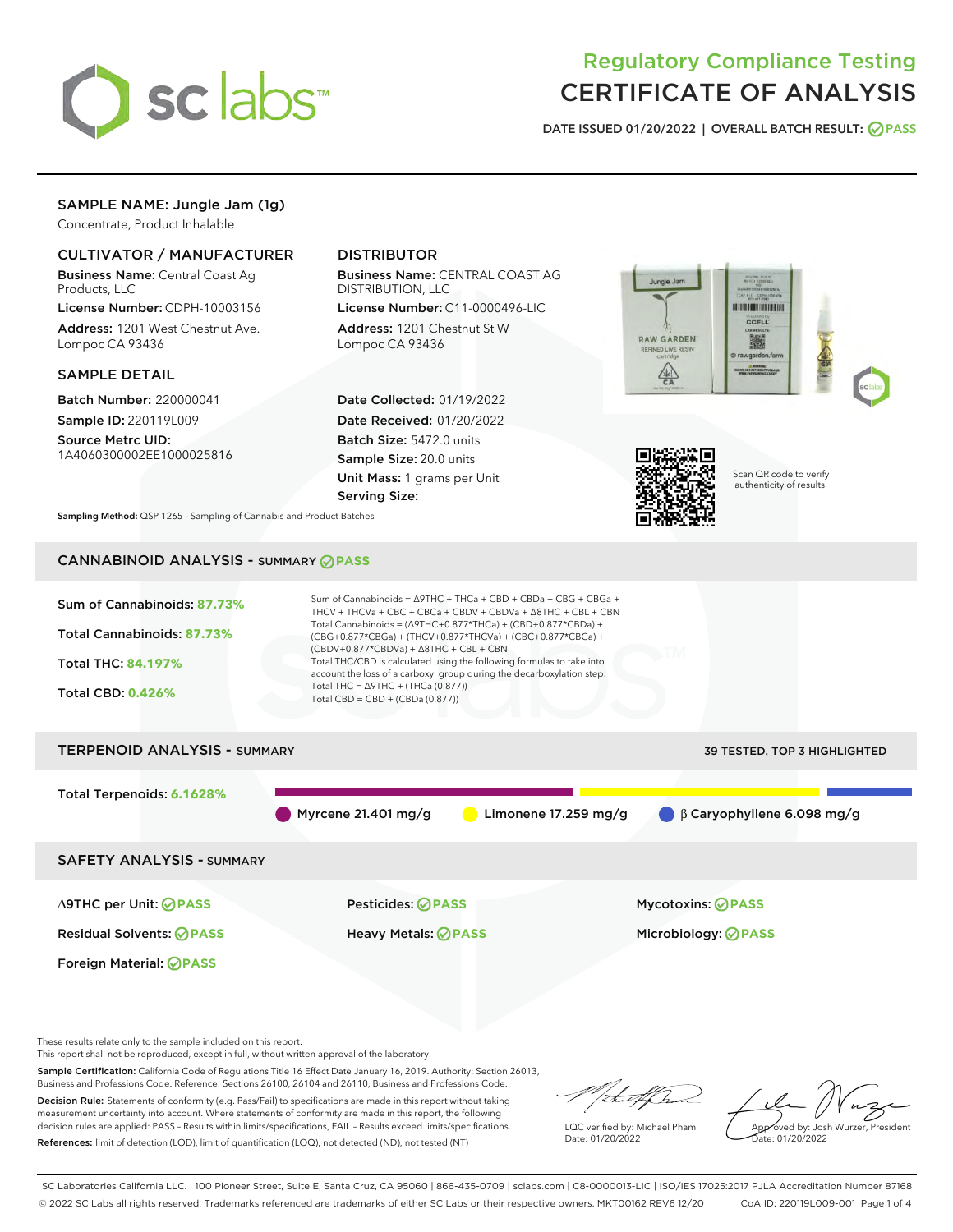



JUNGLE JAM (1G) | DATE ISSUED 01/20/2022 | OVERALL BATCH RESULT:  $\bigcirc$  PASS

### CANNABINOID TEST RESULTS - 01/20/2022 2 PASS

Tested by high-performance liquid chromatography with diode-array detection (HPLC-DAD). **Method:** QSP 1157 - Analysis of Cannabinoids by HPLC-DAD

#### TOTAL CANNABINOIDS: **87.73%**

Total Cannabinoids (Total THC) + (Total CBD) + (Total CBG) + (Total THCV) + (Total CBC) + (Total CBDV) + ∆8THC + CBL + CBN

TOTAL THC: **84.197%** Total THC (∆9THC+0.877\*THCa)

TOTAL CBD: **0.426%**

Total CBD (CBD+0.877\*CBDa)

TOTAL CBG: 2.366% Total CBG (CBG+0.877\*CBGa)

TOTAL THCV: 0.57% Total THCV (THCV+0.877\*THCVa)

TOTAL CBC: ND Total CBC (CBC+0.877\*CBCa)

TOTAL CBDV: ND Total CBDV (CBDV+0.877\*CBDVa)

| <b>COMPOUND</b>            | LOD/LOQ<br>(mg/g) | <b>MEASUREMENT</b><br><b>UNCERTAINTY</b><br>(mg/g) | <b>RESULT</b><br>(mg/g) | <b>RESULT</b><br>(%) |
|----------------------------|-------------------|----------------------------------------------------|-------------------------|----------------------|
| <b>A9THC</b>               | 0.06 / 0.26       | ±28.964                                            | 841.97                  | 84.197               |
| <b>CBG</b>                 | 0.06/0.19         | ±0.932                                             | 23.66                   | 2.366                |
| <b>THCV</b>                | 0.1 / 0.2         | ±0.28                                              | 5.7                     | 0.57                 |
| <b>CBD</b>                 | 0.07/0.29         | ±0.197                                             | 4.26                    | 0.426                |
| <b>CBN</b>                 | 0.1/0.3           | ±0.11                                              | 1.7                     | 0.17                 |
| $\triangle$ 8THC           | 0.1 / 0.4         | N/A                                                | <b>ND</b>               | <b>ND</b>            |
| <b>THCa</b>                | 0.05/0.14         | N/A                                                | <b>ND</b>               | <b>ND</b>            |
| <b>THCVa</b>               | 0.07/0.20         | N/A                                                | <b>ND</b>               | <b>ND</b>            |
| <b>CBDa</b>                | 0.02/0.19         | N/A                                                | <b>ND</b>               | <b>ND</b>            |
| <b>CBDV</b>                | 0.04/0.15         | N/A                                                | <b>ND</b>               | <b>ND</b>            |
| <b>CBDVa</b>               | 0.03/0.53         | N/A                                                | <b>ND</b>               | <b>ND</b>            |
| <b>CBGa</b>                | 0.1/0.2           | N/A                                                | <b>ND</b>               | <b>ND</b>            |
| <b>CBL</b>                 | 0.06 / 0.24       | N/A                                                | <b>ND</b>               | <b>ND</b>            |
| <b>CBC</b>                 | 0.2 / 0.5         | N/A                                                | <b>ND</b>               | <b>ND</b>            |
| <b>CBCa</b>                | 0.07/0.28         | N/A                                                | <b>ND</b>               | <b>ND</b>            |
| <b>SUM OF CANNABINOIDS</b> |                   |                                                    | 877.3 mg/g              | 87.73%               |

#### **UNIT MASS: 1 grams per Unit**

| ∆9THC per Unit                         | 1100 per-package limit | 841.97 mg/unit  | <b>PASS</b> |
|----------------------------------------|------------------------|-----------------|-------------|
| <b>Total THC per Unit</b>              |                        | 841.97 mg/unit  |             |
| <b>CBD per Unit</b>                    |                        | 4.26 mg/unit    |             |
| <b>Total CBD per Unit</b>              |                        | 4.26 mg/unit    |             |
| <b>Sum of Cannabinoids</b><br>per Unit |                        | 877.3 mg/unit   |             |
| <b>Total Cannabinoids</b><br>per Unit  |                        | $877.3$ mg/unit |             |

| <b>COMPOUND</b>         | LOD/LOQ<br>(mg/g) | www.<br><b>UNCERTAINTY</b><br>(mg/g) | <b>RESULT</b><br>(mg/g)                         | <b>RESULT</b><br>$(\%)$ |
|-------------------------|-------------------|--------------------------------------|-------------------------------------------------|-------------------------|
| <b>Myrcene</b>          | 0.008 / 0.025     | ±0.2761                              | 21.401                                          | 2.1401                  |
| Limonene                | 0.005 / 0.016     | ±0.2468                              | 17.259                                          | 1.7259                  |
| $\beta$ Caryophyllene   | 0.004 / 0.012     | ±0.2171                              | 6.098                                           | 0.6098                  |
| $\beta$ Pinene          | 0.004 / 0.014     | ±0.0317                              | 2.757                                           | 0.2757                  |
| $\alpha$ Pinene         | 0.005 / 0.017     | ±0.0236                              | 2.745                                           | 0.2745                  |
| Ocimene                 | 0.011 / 0.038     | ±0.0867                              | 2.702                                           | 0.2702                  |
| Terpinolene             | 0.008 / 0.026     | ±0.0468                              | 2.284                                           | 0.2284                  |
| Linalool                | 0.009 / 0.032     | ±0.0597                              | 1.571                                           | 0.1571                  |
| $\alpha$ Humulene       | 0.009 / 0.029     | ±0.0501                              | 1.562                                           | 0.1562                  |
| Fenchol                 | 0.010 / 0.034     | ±0.0348                              | 0.900                                           | 0.0900                  |
| Terpineol               | 0.016 / 0.055     | ±0.0410                              | 0.668                                           | 0.0668                  |
| trans-β-Farnesene       | 0.008 / 0.025     | ±0.0198                              | 0.558                                           | 0.0558                  |
| Camphene                | 0.005 / 0.015     | ±0.0039                              | 0.343                                           | 0.0343                  |
| <b>Borneol</b>          | 0.005 / 0.016     | ±0.0065                              | 0.154                                           | 0.0154                  |
| $\alpha$ Phellandrene   | 0.006 / 0.020     | ±0.0013                              | 0.096                                           | 0.0096                  |
| $\alpha$ Terpinene      | 0.005 / 0.017     | ±0.0013                              | 0.087                                           | 0.0087                  |
| Fenchone                | 0.009 / 0.028     | ±0.0025                              | 0.085                                           | 0.0085                  |
| $\alpha$ Cedrene        | 0.005 / 0.016     | ±0.0024                              | 0.080                                           | 0.0080                  |
| 3 Carene                | 0.005 / 0.018     | ±0.0010                              | 0.073                                           | 0.0073                  |
| $\gamma$ Terpinene      | 0.006 / 0.018     | ±0.0012                              | 0.072                                           | 0.0072                  |
| Valencene               | 0.009 / 0.030     | ±0.0041                              | 0.059                                           | 0.0059                  |
| $\alpha$ Bisabolol      | 0.008 / 0.026     | ±0.0029                              | 0.054                                           | 0.0054                  |
| p-Cymene                | 0.005 / 0.016     | ±0.0005                              | 0.020                                           | 0.0020                  |
| Sabinene Hydrate        | 0.006 / 0.022     | N/A                                  | <loq< th=""><th><loq< th=""></loq<></th></loq<> | <loq< th=""></loq<>     |
| Caryophyllene<br>Oxide  | 0.010 / 0.033     | N/A                                  | <loq< th=""><th><loq< th=""></loq<></th></loq<> | <loq< th=""></loq<>     |
| Guaiol                  | 0.009 / 0.030     | N/A                                  | $<$ LOQ                                         | $<$ LOQ                 |
| Sabinene                | 0.004 / 0.014     | N/A                                  | <b>ND</b>                                       | <b>ND</b>               |
| Eucalyptol              | 0.006 / 0.018     | N/A                                  | ND                                              | <b>ND</b>               |
| (-)-Isopulegol          | 0.005 / 0.016     | N/A                                  | <b>ND</b>                                       | <b>ND</b>               |
| Camphor                 | 0.006 / 0.019     | N/A                                  | <b>ND</b>                                       | <b>ND</b>               |
| Isoborneol              | 0.004 / 0.012     | N/A                                  | ND                                              | ND                      |
| Menthol                 | 0.008 / 0.025     | N/A                                  | ND                                              | ND                      |
| Nerol                   | 0.003 / 0.011     | N/A                                  | ND                                              | ND                      |
| Citronellol             | 0.003 / 0.010     | N/A                                  | ND                                              | ND                      |
| R-(+)-Pulegone          | 0.003 / 0.011     | N/A                                  | ND                                              | ND                      |
| Geraniol                | 0.002 / 0.007     | N/A                                  | ND                                              | ND                      |
| <b>Geranyl Acetate</b>  | 0.004 / 0.014     | N/A                                  | ND                                              | ND                      |
| Nerolidol               | 0.009 / 0.028     | N/A                                  | ND                                              | ND                      |
| Cedrol                  | 0.008 / 0.027     | N/A                                  | ND                                              | ND                      |
| <b>TOTAL TERPENOIDS</b> |                   |                                      | 61.628 mg/g                                     | 6.1628%                 |

SC Laboratories California LLC. | 100 Pioneer Street, Suite E, Santa Cruz, CA 95060 | 866-435-0709 | sclabs.com | C8-0000013-LIC | ISO/IES 17025:2017 PJLA Accreditation Number 87168 © 2022 SC Labs all rights reserved. Trademarks referenced are trademarks of either SC Labs or their respective owners. MKT00162 REV6 12/20 CoA ID: 220119L009-001 Page 2 of 4

# TERPENOID TEST RESULTS - 01/20/2022

Terpene analysis utilizing gas chromatography-flame ionization detection (GC-FID). **Method:** QSP 1192 - Analysis of Terpenoids by GC-FID

MEACUREMENT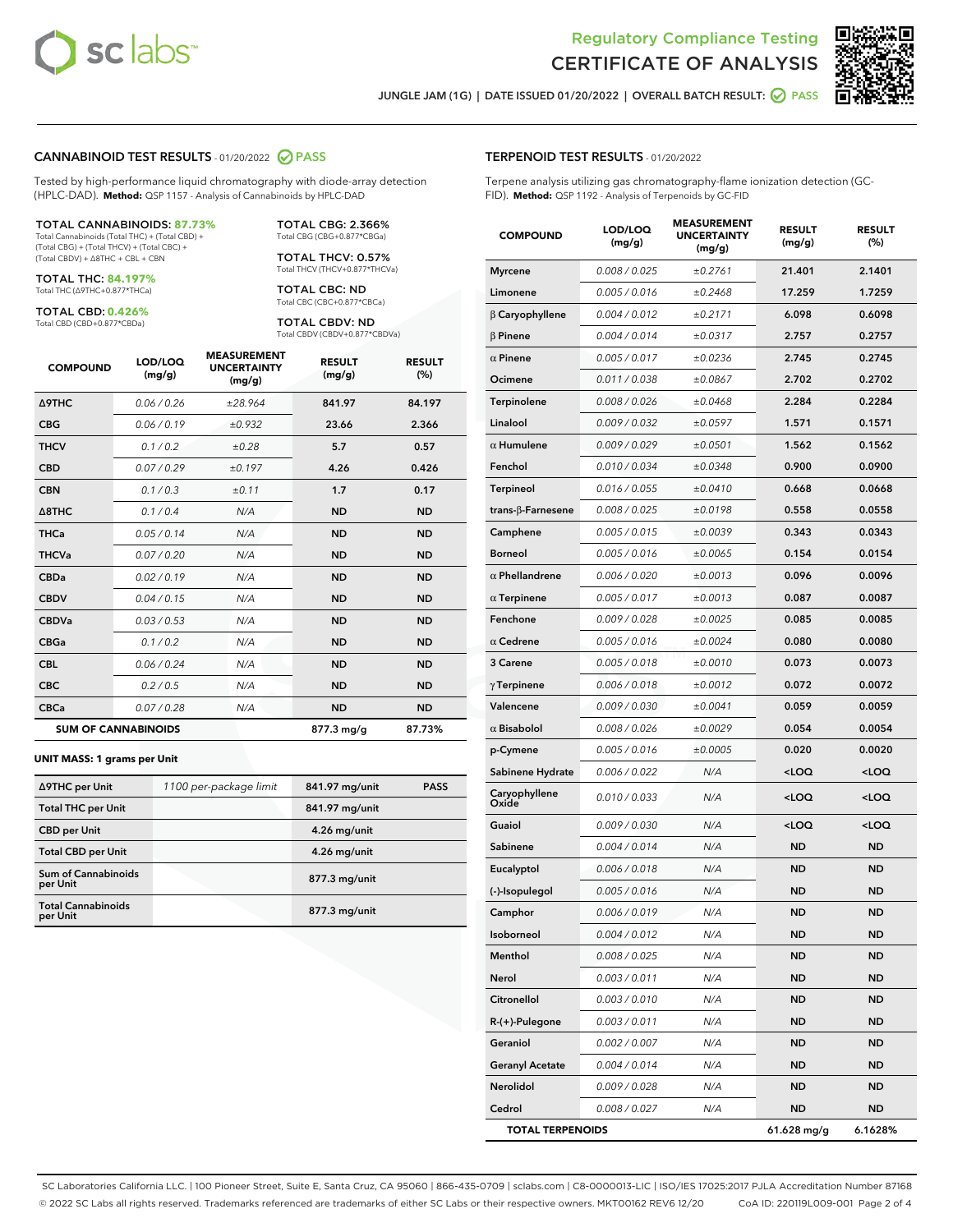



JUNGLE JAM (1G) | DATE ISSUED 01/20/2022 | OVERALL BATCH RESULT:  $\bigcirc$  PASS

# CATEGORY 1 PESTICIDE TEST RESULTS - 01/20/2022 2 PASS

Pesticide and plant growth regulator analysis utilizing high-performance liquid chromatography-mass spectrometry (HPLC-MS) or gas chromatography-mass spectrometry (GC-MS). \*GC-MS utilized where indicated. **Method:** QSP 1212 - Analysis of Pesticides and Mycotoxins by LC-MS or QSP 1213 - Analysis of Pesticides by GC-MS

| <b>COMPOUND</b>             | LOD/LOQ<br>$(\mu g/g)$ | <b>ACTION</b><br><b>LIMIT</b><br>$(\mu g/g)$ | <b>MEASUREMENT</b><br><b>UNCERTAINTY</b><br>$(\mu g/g)$ | <b>RESULT</b><br>$(\mu g/g)$ | <b>RESULT</b> |
|-----------------------------|------------------------|----------------------------------------------|---------------------------------------------------------|------------------------------|---------------|
| Aldicarb                    | 0.03 / 0.08            | $\ge$ LOD                                    | N/A                                                     | <b>ND</b>                    | <b>PASS</b>   |
| Carbofuran                  | 0.02 / 0.05            | $\ge$ LOD                                    | N/A                                                     | <b>ND</b>                    | <b>PASS</b>   |
| Chlordane*                  | 0.03 / 0.08            | $\ge$ LOD                                    | N/A                                                     | <b>ND</b>                    | <b>PASS</b>   |
| Chlorfenapyr*               | 0.03/0.10              | $\ge$ LOD                                    | N/A                                                     | <b>ND</b>                    | <b>PASS</b>   |
| Chlorpyrifos                | 0.02 / 0.06            | $\ge$ LOD                                    | N/A                                                     | <b>ND</b>                    | <b>PASS</b>   |
| Coumaphos                   | 0.02 / 0.07            | $\ge$ LOD                                    | N/A                                                     | <b>ND</b>                    | <b>PASS</b>   |
| Daminozide                  | 0.02/0.07              | $\ge$ LOD                                    | N/A                                                     | <b>ND</b>                    | <b>PASS</b>   |
| <b>DDVP</b><br>(Dichlorvos) | 0.03/0.09              | $>$ LOD                                      | N/A                                                     | <b>ND</b>                    | <b>PASS</b>   |
| Dimethoate                  | 0.03 / 0.08            | $\ge$ LOD                                    | N/A                                                     | <b>ND</b>                    | <b>PASS</b>   |
| Ethoprop(hos)               | 0.03/0.10              | $>$ LOD                                      | N/A                                                     | <b>ND</b>                    | <b>PASS</b>   |
| Etofenprox                  | 0.02 / 0.06            | $\ge$ LOD                                    | N/A                                                     | <b>ND</b>                    | <b>PASS</b>   |
| Fenoxycarb                  | 0.03 / 0.08            | $\ge$ LOD                                    | N/A                                                     | <b>ND</b>                    | <b>PASS</b>   |
| Fipronil                    | 0.03/0.08              | $>$ LOD                                      | N/A                                                     | <b>ND</b>                    | <b>PASS</b>   |
| Imazalil                    | 0.02 / 0.06            | $\ge$ LOD                                    | N/A                                                     | <b>ND</b>                    | <b>PASS</b>   |
| Methiocarb                  | 0.02 / 0.07            | $\ge$ LOD                                    | N/A                                                     | <b>ND</b>                    | <b>PASS</b>   |
| Methyl<br>parathion         | 0.03/0.10              | $\ge$ LOD                                    | N/A                                                     | <b>ND</b>                    | <b>PASS</b>   |
| <b>Mevinphos</b>            | 0.03/0.09              | $\ge$ LOD                                    | N/A                                                     | <b>ND</b>                    | <b>PASS</b>   |
| Paclobutrazol               | 0.02 / 0.05            | $\ge$ LOD                                    | N/A                                                     | <b>ND</b>                    | <b>PASS</b>   |
| Propoxur                    | 0.03/0.09              | $\ge$ LOD                                    | N/A                                                     | <b>ND</b>                    | <b>PASS</b>   |
| Spiroxamine                 | 0.03 / 0.08            | $\ge$ LOD                                    | N/A                                                     | <b>ND</b>                    | <b>PASS</b>   |
| Thiacloprid                 | 0.03/0.10              | $\ge$ LOD                                    | N/A                                                     | <b>ND</b>                    | <b>PASS</b>   |

#### CATEGORY 2 PESTICIDE TEST RESULTS - 01/20/2022 2 PASS

| <b>COMPOUND</b>          | LOD/LOO<br>$(\mu g/g)$ | <b>ACTION</b><br>LIMIT<br>$(\mu g/g)$ | <b>MEASUREMENT</b><br><b>UNCERTAINTY</b><br>$(\mu g/g)$ | <b>RESULT</b><br>$(\mu g/g)$ | <b>RESULT</b> |  |
|--------------------------|------------------------|---------------------------------------|---------------------------------------------------------|------------------------------|---------------|--|
| Abamectin                | 0.03/0.10              | 0.1                                   | N/A                                                     | <b>ND</b>                    | <b>PASS</b>   |  |
| Acephate                 | 0.02/0.07              | 0.1                                   | N/A                                                     | <b>ND</b>                    | <b>PASS</b>   |  |
| Acequinocyl              | 0.02/0.07              | 0.1                                   | N/A                                                     | <b>ND</b>                    | <b>PASS</b>   |  |
| Acetamiprid              | 0.02 / 0.05            | 0.1                                   | N/A                                                     | <b>ND</b>                    | <b>PASS</b>   |  |
| Azoxystrobin             | 0.02/0.07              | 0.1                                   | N/A                                                     | <b>ND</b>                    | <b>PASS</b>   |  |
| <b>Bifenazate</b>        | 0.01 / 0.04            | 0.1                                   | N/A                                                     | <b>ND</b>                    | <b>PASS</b>   |  |
| <b>Bifenthrin</b>        | 0.02/0.05              | 3                                     | N/A                                                     | <b>ND</b>                    | <b>PASS</b>   |  |
| <b>Boscalid</b>          | 0.03/0.09              | 0.1                                   | N/A                                                     | <b>ND</b>                    | <b>PASS</b>   |  |
| Captan                   | 0.19/0.57              | 0.7                                   | N/A                                                     | <b>ND</b>                    | <b>PASS</b>   |  |
| Carbaryl                 | 0.02/0.06              | 0.5                                   | N/A                                                     | <b>ND</b>                    | <b>PASS</b>   |  |
| Chlorantranilip-<br>role | 0.04/0.12              | 10                                    | N/A                                                     | <b>ND</b>                    | <b>PASS</b>   |  |
| Clofentezine             | 0.03/0.09              | 0.1                                   | N/A                                                     | <b>ND</b>                    | <b>PASS</b>   |  |

| <b>CATEGORY 2 PESTICIDE TEST RESULTS</b> - 01/20/2022 continued |  |  |
|-----------------------------------------------------------------|--|--|
|                                                                 |  |  |

| <b>COMPOUND</b>               | LOD/LOQ<br>(µg/g) | <b>ACTION</b><br>LIMIT<br>(µg/g) | <b>MEASUREMENT</b><br><b>UNCERTAINTY</b><br>$(\mu g/g)$ | <b>RESULT</b><br>(µg/g) | <b>RESULT</b> |
|-------------------------------|-------------------|----------------------------------|---------------------------------------------------------|-------------------------|---------------|
| Cyfluthrin                    | 0.12 / 0.38       | $\overline{c}$                   | N/A                                                     | ND                      | <b>PASS</b>   |
| Cypermethrin                  | 0.11/0.32         | 1                                | N/A                                                     | ND                      | <b>PASS</b>   |
| <b>Diazinon</b>               | 0.02 / 0.05       | 0.1                              | N/A                                                     | ND                      | <b>PASS</b>   |
| Dimethomorph                  | 0.03 / 0.09       | 2                                | N/A                                                     | <b>ND</b>               | <b>PASS</b>   |
| Etoxazole                     | 0.02 / 0.06       | 0.1                              | N/A                                                     | ND                      | <b>PASS</b>   |
| Fenhexamid                    | 0.03 / 0.09       | 0.1                              | N/A                                                     | <b>ND</b>               | <b>PASS</b>   |
| Fenpyroximate                 | 0.02 / 0.06       | 0.1                              | N/A                                                     | ND                      | <b>PASS</b>   |
| Flonicamid                    | 0.03 / 0.10       | 0.1                              | N/A                                                     | ND                      | <b>PASS</b>   |
| Fludioxonil                   | 0.03 / 0.10       | 0.1                              | N/A                                                     | ND                      | <b>PASS</b>   |
| Hexythiazox                   | 0.02 / 0.07       | 0.1                              | N/A                                                     | ND                      | <b>PASS</b>   |
| Imidacloprid                  | 0.04 / 0.11       | 5                                | N/A                                                     | ND                      | <b>PASS</b>   |
| Kresoxim-methyl               | 0.02 / 0.07       | 0.1                              | N/A                                                     | ND                      | <b>PASS</b>   |
| Malathion                     | 0.03 / 0.09       | 0.5                              | N/A                                                     | <b>ND</b>               | <b>PASS</b>   |
| Metalaxyl                     | 0.02 / 0.07       | $\overline{c}$                   | N/A                                                     | ND                      | <b>PASS</b>   |
| Methomyl                      | 0.03 / 0.10       | 1                                | N/A                                                     | <b>ND</b>               | <b>PASS</b>   |
| Myclobutanil                  | 0.03 / 0.09       | 0.1                              | N/A                                                     | <b>ND</b>               | <b>PASS</b>   |
| Naled                         | 0.02 / 0.07       | 0.1                              | N/A                                                     | <b>ND</b>               | <b>PASS</b>   |
| Oxamyl                        | 0.04 / 0.11       | 0.5                              | N/A                                                     | <b>ND</b>               | <b>PASS</b>   |
| Pentachloronitro-<br>benzene* | 0.03/0.09         | 0.1                              | N/A                                                     | ND                      | <b>PASS</b>   |
| Permethrin                    | 0.04 / 0.12       | 0.5                              | N/A                                                     | <b>ND</b>               | <b>PASS</b>   |
| Phosmet                       | 0.03 / 0.10       | 0.1                              | N/A                                                     | ND                      | <b>PASS</b>   |
| Piperonylbu-<br>toxide        | 0.02 / 0.07       | 3                                | N/A                                                     | <b>ND</b>               | <b>PASS</b>   |
| Prallethrin                   | 0.03 / 0.08       | 0.1                              | N/A                                                     | ND                      | <b>PASS</b>   |
| Propiconazole                 | 0.02 / 0.07       | 0.1                              | N/A                                                     | <b>ND</b>               | <b>PASS</b>   |
| Pyrethrins                    | 0.04 / 0.12       | 0.5                              | N/A                                                     | ND                      | <b>PASS</b>   |
| Pyridaben                     | 0.02 / 0.07       | 0.1                              | N/A                                                     | ND                      | <b>PASS</b>   |
| Spinetoram                    | 0.02 / 0.07       | 0.1                              | N/A                                                     | <b>ND</b>               | <b>PASS</b>   |
| Spinosad                      | 0.02 / 0.07       | 0.1                              | N/A                                                     | <b>ND</b>               | <b>PASS</b>   |
| Spiromesifen                  | 0.02 / 0.05       | 0.1                              | N/A                                                     | ND                      | <b>PASS</b>   |
| Spirotetramat                 | 0.02 / 0.06       | 0.1                              | N/A                                                     | ND                      | <b>PASS</b>   |
| Tebuconazole                  | 0.02 / 0.07       | 0.1                              | N/A                                                     | ND                      | <b>PASS</b>   |
| Thiamethoxam                  | 0.03 / 0.10       | 5                                | N/A                                                     | ND                      | <b>PASS</b>   |
| Trifloxystrobin               | 0.03 / 0.08       | 0.1                              | N/A                                                     | ND                      | <b>PASS</b>   |

SC Laboratories California LLC. | 100 Pioneer Street, Suite E, Santa Cruz, CA 95060 | 866-435-0709 | sclabs.com | C8-0000013-LIC | ISO/IES 17025:2017 PJLA Accreditation Number 87168 © 2022 SC Labs all rights reserved. Trademarks referenced are trademarks of either SC Labs or their respective owners. MKT00162 REV6 12/20 CoA ID: 220119L009-001 Page 3 of 4